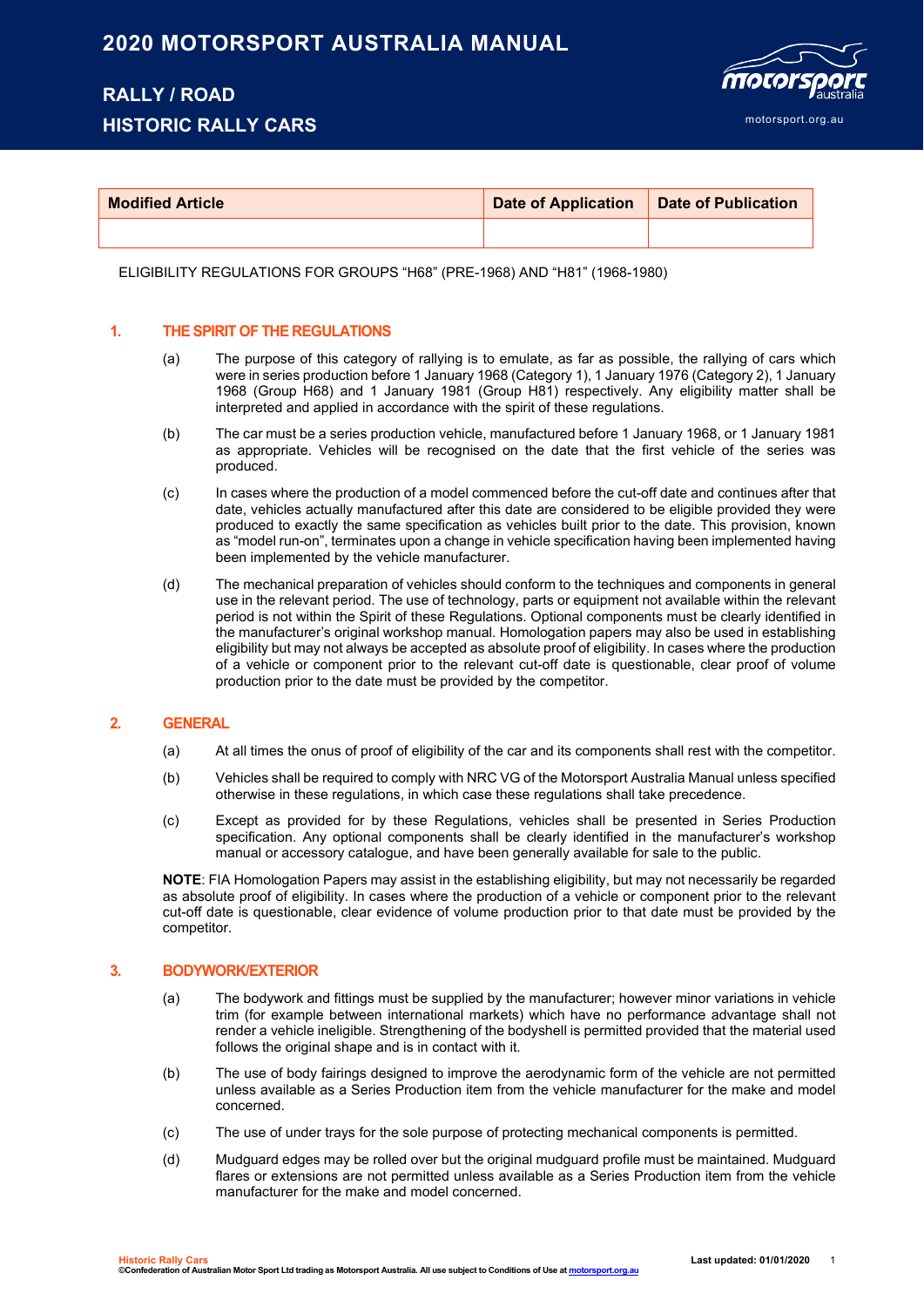- (e) All categories of Historic Rally Cars are encouraged to adopt period livery.
- (f) The Series Production bumper bars must be fitted. Ends of bumper bars must turn towards the body sufficiently to avoid any risk of hooking or grazing.
- (g) Lighting must comply with the Government regulations for the State or Territory in which the vehicle is registered, save that no more than six forward facing headlamps may be fitted. The use of period style lighting is encouraged. The replacement of a rectangular headlamp by circular one/s or viceversa fitted on a support corresponding to the dimensions of the aperture and sealing it completely is allowed. No change to shape of the coachwork may result.
- (h) Roof vents are permitted, but they must be on the forward one-third of the roof, so that their open side faces forward, and their vertical opening is not greater than 10cm.
- (i) The use of window material (front, side or rear) other than the material supplied by the manufacturer is forbidden.

#### **4. COCKPIT/INTERIOR**

- (a) All trim panels and dash padding must be retained, but they may be locally modified to facilitate the fitting of a safety cage structure, navigation equipment and/or additional instruments. Floor coverings, headlining and insulating material may be modified removed.
- (b) The steering wheel may be replaced provided the replacement wheel is not less than 300mm in diameter, unless the original wheel was of lesser diameter, in which case a replacement of at least equal diameter is acceptable.
- (c) Front seats may be replaced. Seats complying with Schedule C of the "General Requirements for Cars and Drivers" of the Motorsport Australia Manual or which are homologated by the FIA are recommended. Rear seats may be removed.
- (d) Additional instruments may be fitted. Period style navigation equipment is encouraged but is not mandatory. Satellite navigation equipment (GPS or similar) is not permitted.

#### **5. ENGINE**

- (a) The Series Production cylinder block and head casting must be employed. These items may be modified, provided that such modification is effected only by the removal of metal and that their origin is always able to be established. Mechanical modifications may be made provided the following restrictions are observed.
- (b) Except for the number of camshafts and the number of bearings, the camshaft is free, as are the valve timing and lift. Camshaft pulleys, belts and timing chains and their sprockets are free, save that they retain the original drive system.
- (c) Subject to 5(a) and 5(b) above, the internal components of the engine are free.
- (d) Engine ancillaries such as alternators, starter motors, fuel pumps, ignition systems and cooling fans are free.
- (e) For carburetted cars, the inlet manifold is free. The make, type and number of carburettor/s are free, subject to the carburettor/s fitted being of a type commercially available in the relevant period. Inlet and exhaust manifolds:
- (f) Forced induction or fuel injection is not permitted unless such induction method was available in series production for the vehicle in the relevant period, in which case the series production components in their entirety (including control components) must be utilised.

**NOTE:** Inclusion of these vehicles is also subject to the Supplementary Regulations for individual events.

(g) The exhaust system in its entirety is free, subject to compliance with relevant noise limits.

#### **6. TRANSMISSIONS**

- (a) The gearbox may be replaced, provided any replacement is from the same manufacturer as the Series.
- (b) Production item, and is able to be fitted without modification to the bodyshell other than the cutting of a hole to facilitate the fitting of the gearstick and the drilling of holes to attach mounting brackets.
- (c) The maximum permitted number of forward gear ratios is five (5). The internal components of the gearbox are otherwise free.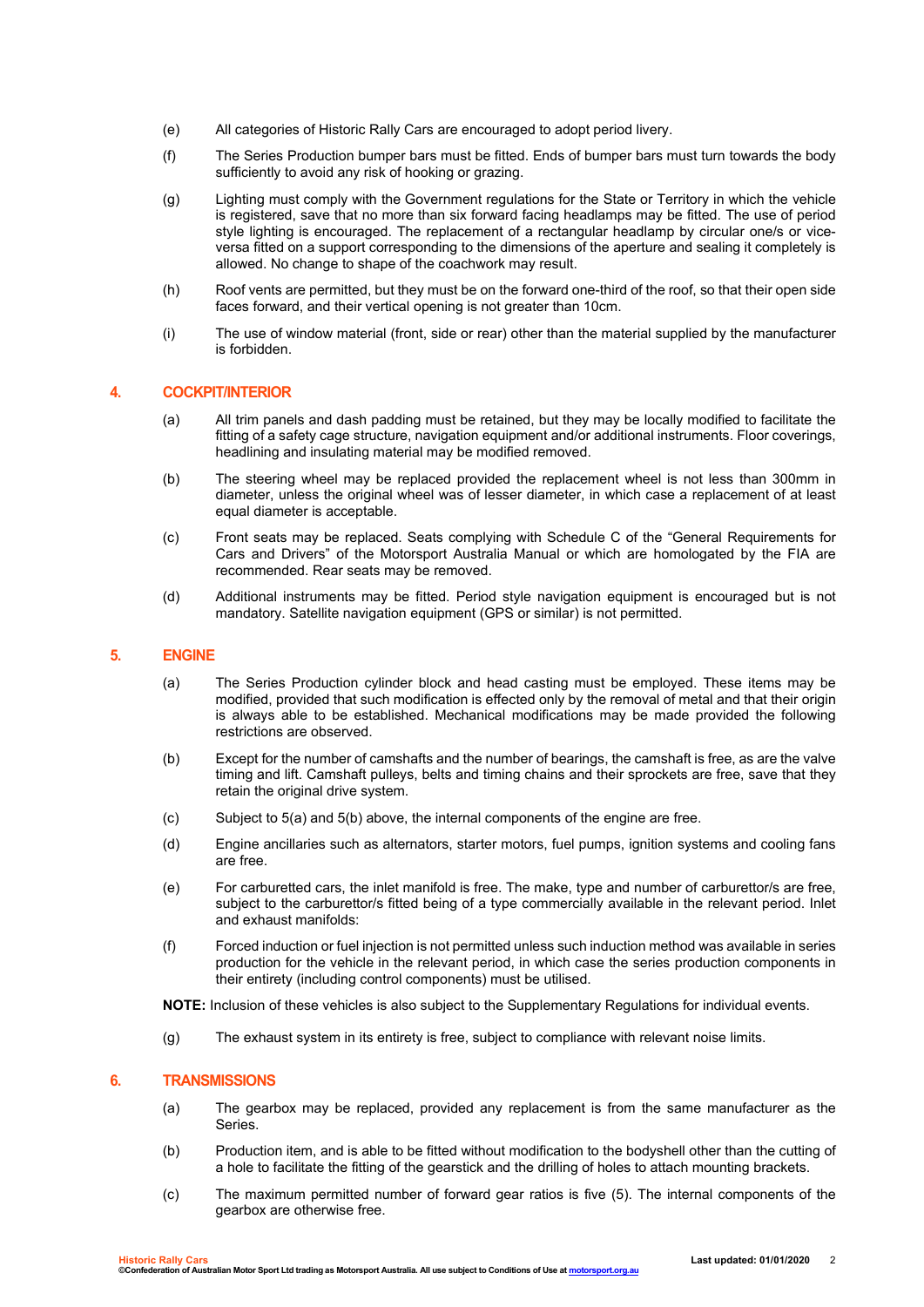(d) The final drive and housing must be of the same type as the original. The method of attachment to the bodyshell must be the same as the original.

#### **7. SUSPENSION**

- (a) Suspension and steering must be of the original design, using Series Production major components, which may be strengthened or modified. Springs and are free.
- (b) The original form of steering and suspension joints will be employed. In particular, spherical rose joints are not permitted as replacements. Non-metallic bushing materials may be replaced by other nonmetallic materials.

#### **8. BRAKES**

- (a) The original form of braking shall be employed. The major brake dimensions (ie, disc diameter and thickness, calipers, drum diameter and shoe width) shall be identical with the dimensions of those components supplied as original equipment by the vehicle manufacturer of the make and model concerned, provided that the overall variation in diameter of such discs or drums of not more than 3mm shall be permissible.
- (b) Notwithstanding regulation 7(a) and 8(a), for cars fitted with front drum brakes as original equipment, disc.
- (c) brakes may be fitted to the front wheels provided they are from the same vehicle manufacturer, and were made available in the relevant period and the suspension is not otherwise modified.
- (d) Dual braking circuits (including pedal boxes) are permitted, as is the installation or removal of power brake assistance. The brake friction material is free as is the method of attachment.

#### **9. WHEELS & TYRES**

- (a) Where the Series Production wheels are not utilised, the use of replacement wheels similar in style and appearance to those available in the relevant periods is encouraged.
- (b) Rim width may not exceed 153mm (six inches) unless wider were fitted in Series Production by the vehicle manufacturer on the make and model concerned, in which case the original width may be used .Alloy wheels may be fitted provided they are of a style and design available prior to the relevant cut-off date.
- (c) Wheel diameter may be varied by 26mm (one inch) up or down from the manufacturer's specifications.

#### **10. SAFETY EQUIPMENT**

- (a) Safety equipment must comply with the requirements of the event. All vehicles must carry in the passenger compartment a minimum of:
	- (i) two reflective warning triangles;
	- (ii) a first aid kit (St John Ambulance or equivalent);
	- (iii) fire extinguisher/s of at least 2.0kg total capacity (dry chemical type); and
	- (iv) An OK/SOS Board.
- (b) As specified in NRC VG of the Motorsport Australia Manual.
- (c) Safety cage structure which meets the requirements of Schedule J of the "General Requirements for Cars and Drivers" of the Motorsport Australia Manual is required in all timed rallies, other than Introductory Rallies.
- (d) Safety harnesses which meet the relevant requirements of Schedule I "General Requirements for Cars and Drivers" of the Motorsport Australia Manual must be fitted to all vehicles in events where a safety cage is required.